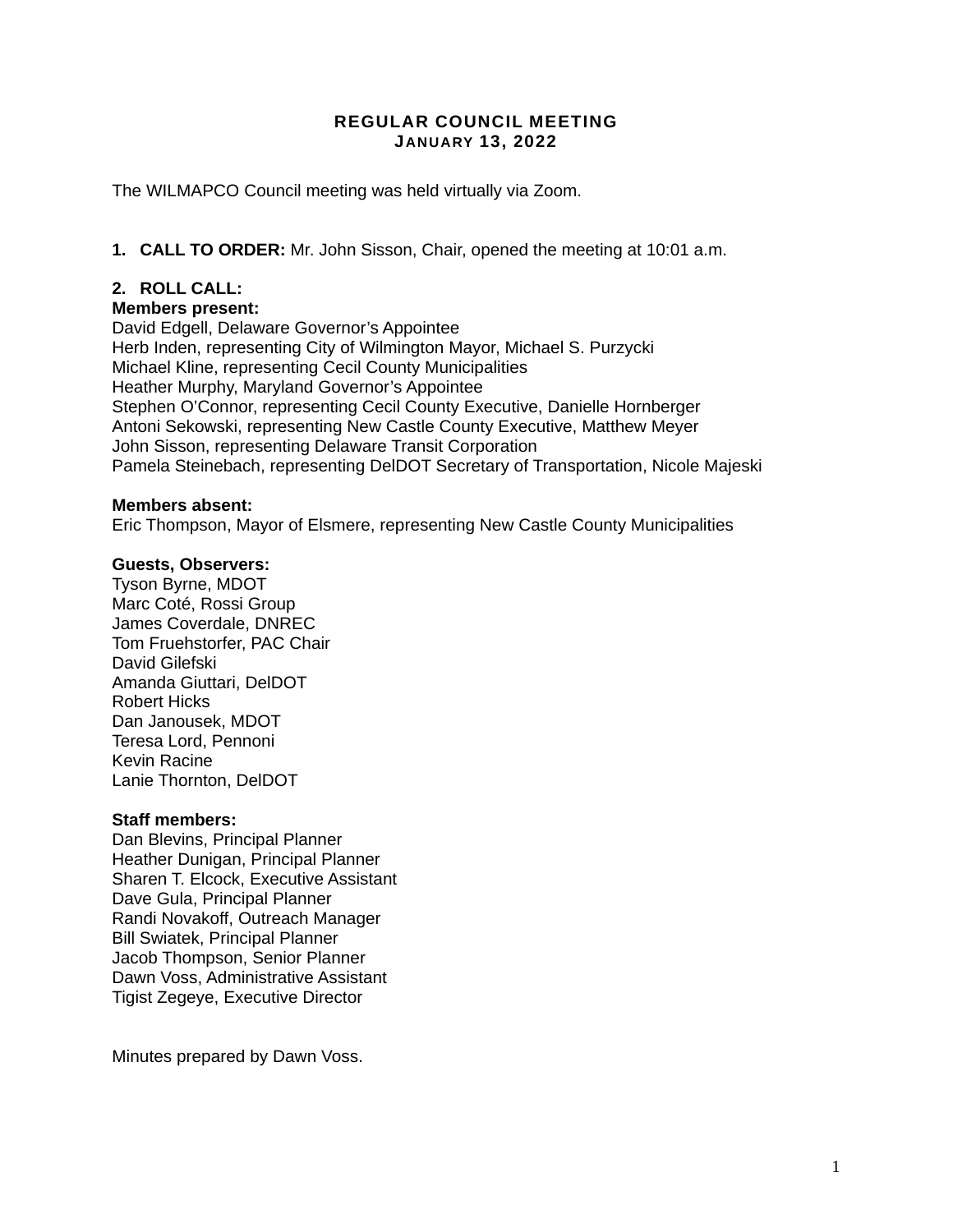# **3. MINUTES:**

**ACTION:** On motion by Mr. Herb Inden seconded by Mr. Stephen O'Connor the Council approved the November 4, 2021, Council Meeting Minutes.

Motion passed with Mr. Michael Kline abstaining. (01-13-22–01)

# **4. PUBLIC COMMENT PERIOD:**

None.

#### **5. COUNCIL MEMBERS' AND DIRECTOR'S REPORT: Chairperson's Report:**

Mr. John Sisson said Delaware Transit Corporation (DTC) implemented a modified service today due to absenteeism and vacancy issues with fixed route buses in New Castle County. Twelve routes have a slight service reduction. No route in total has been reduced. DTC hopes to only do this for three to four weeks until they get their staffing back in order. The March 2022 service change has been approved and will go into effect on March 20<sup>th</sup>.

### **Council Member's Reports:**

Mr. Herb Inden reported that is it all quiet there.

Ms. Heather Murphy said MDOT has a new Secretary. Mr. Jim Ports is the new Secretary for a year, until Maryland's next gubernatorial election where the governor is termed out. This will be an interesting time for him as they start their session.

Mr. Steve O'Connor said Cecil County had a committee complete the first step of the initial review of their comprehensive plan. A report is being put together and will be presented to the County Executive for next steps later this month.

Mr. Antoni Sekowski said the draft of New Castle County's comprehensive plan, NCC@2050 is out for public comment and the public comment period is open until January 31<sup>st</sup>.

- **6. Executive Director's Report** Ms. Zegeye shared the following information:
	- Staff moderated a panel discussion on the impact of COVID on planning at the APA Delaware state conference on December 1st.
	- FHWA's Transportation Planning Capacity Building Initiative will be highlighting the Transportation Justice Plan as an exemplary model for other MPOs and DOTs to follow. Staff also contributed an article about the Transportation Justice Plan to the FHWA's GIS in Transportation newsletter.
	- CADSR, which is the Center for Applied Demography and Survey Research, continues to analyze bus connectivity to transportation justice areas as part of a follow-up analysis to the 2019 Transportation Justice Plan. The Transportation Justice Working Group plan to meet in January.
	- The first I-95 Cap Feasibility Study Community Visioning Workshop was held in person on November 17th with sixty attendees. A follow-up Zoom workshop was held last night also with sixty attendees.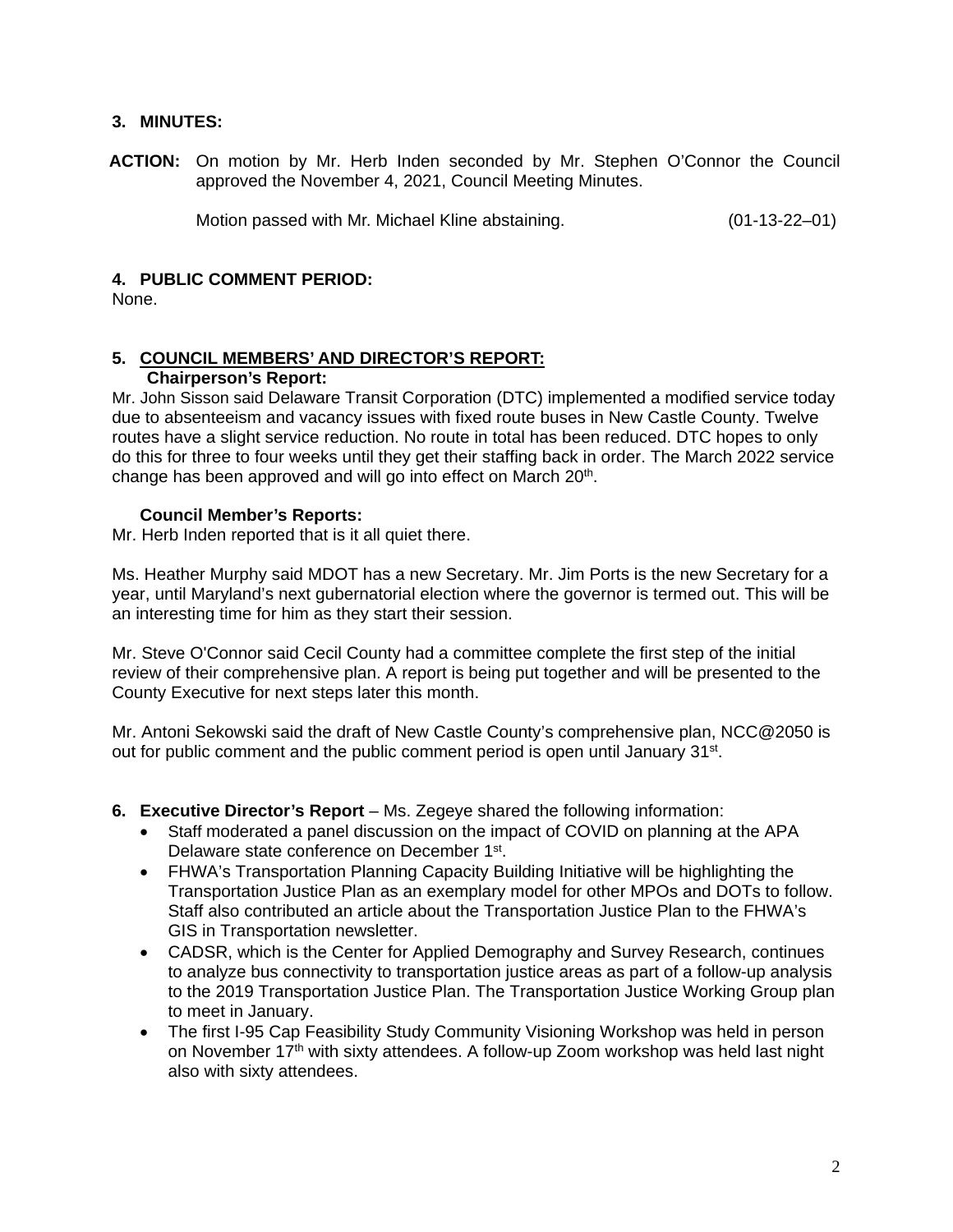- Concord Pike's initial monitoring committee meeting was a legislative briefing held on December 3rd. The actual monitoring committee meeting was held on December 8th.
- An in-person City Council Workshop for the City of New Castle Transportation Plan was held on November 9<sup>th</sup>. Staff are preparing for final advisory committee and public meetings.
- WILMAPCO is partnering with the University of Delaware on an NSF grant application entitled "Enhancing Safety, Equity, Accessibility, and Acceptance of Autonomous Sustainable Shuttles for Underserved Populations".
- Staff will be attending the MDOT MTA Statewide Transit Plans Stakeholders Meeting on January 18<sup>th</sup>.
- Staff is working with Safe Kids Coalition New Castle County to create a series of safety videos with topics including bicycle and pedestrian safety.
- The Air Quality Partnership is working with Partnership for Delaware Estuary to coordinate Wilmington Earth Day.
- Staff also participated in Clean Cities Coalition meeting, DART Service Change hearings, Climate Action Plan overview, and the I-95 Rehab meetings.
- For the financial report, WILMAPCO has 44% expenditure as of December. Staff will be working on the FY 23 UPWP Planning Agreement with MDOT and DelDOT and draft outline this month.

# **7. Technical Advisory Committee (TAC) Report:**

Mr. Tom Fruehstorfer had technical difficulty with his microphone, so the TAC Report was delivered before the PAC Report. Ms. Heather Dunigan said The TAC met on November 18<sup>th</sup> with no Action Items at that meeting. Ms. Diane Gunn from Century Engineering presented on the Wilmington Transit Corridors Project. Mr. Bill Swiatek presented a draft of the Air Quality Conformity Analysis for the FY 2023 to 2026 TIP.

At the December 16<sup>th</sup> TAC meeting TAC recommended two TIP amendments. One amendment was for additional funding for the Belvidere Road bridge. The second was for paratransit validators for DART. The TAC also recommended the release of the Air Quality Conformity Analysis for public comment and endorsed the Churchman's Crossing Plan without any issues. There were presentations on the Regional Progress Report, the Middletown Walkable Community Workshop, and the TIP Development Process for the FY 2023 TIP.

# **8. Public Advisory Committee (PAC) Report:**

Due to Mr. Fruehstorfer's technical difficulty Ms. Randi Novakoff presented the PAC Report. Ms. Novakoff said the PAC met on December 13<sup>th</sup> with one Action Item, which was the appointment of the PAC Chair Nominating Committee. The committee includes Mr. Mike Kaszyski from the Delaware State Chamber of Commerce, Mr. Tracy Chamblee from Southern New Castle County and Mr. Tom Fruehstorfer. Mr. Matt Rogers of New Castle County presented an overview of the New Castle County Comprehensive Plan, as well as a summary of the public outreach for the plan and the resulting feedback. One PAC member was interested to learn more about how population growth was factored into the plan and where that data can be found. Mr. Dan Blevins presented the Churchman's Crossing Plan Update, during which he reviewed the plan's timeline and the results of the final public workshop. Mr. Blevins also shared the report structure, the conclusions of the report, how the appendices are organized, and where the information can be found on the website, including an interactive map. Finally, he reviewed the next steps, including incorporating the projects into the RTP and TIP, and utilizing a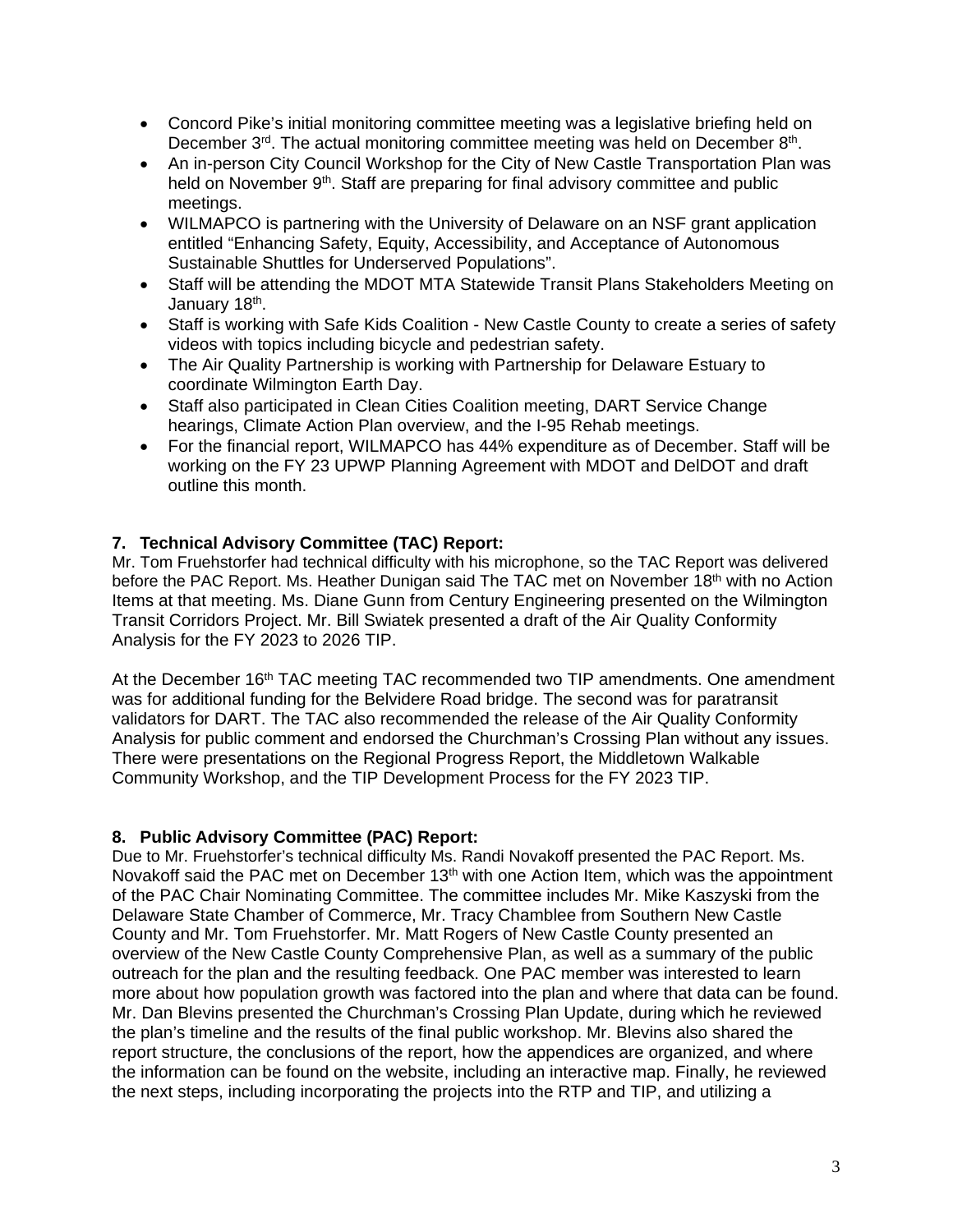monitoring committee to guide the implementation and keep the public informed about the plan. There was no additional PAC discussion after this presentation. Mr. Bill Swiatek presented the South Wilmington Neighborhood Plan. Mr. Swiatek described the process for updating the South Wilmington Neighborhood Plan, including the extensive public outreach that was conducted. He also described the phases of the plan, key challenges, transportation recommendations in the plan, and implementation strategies. There was some discussion about how new federal dollars could benefit the area and be utilized to implement the plan.

# **ACTION ITEMS:**

**9. To Amend the WILMAPCO FY 2020-2023 Transportation Improvement Program (TIP)**  Ms. Heather Dunigan said this amendment is for the Belvidere Road Bridge Project. This was submitted by Cecil County, Maryland and they requested that this existing project be amended to add increased funding for a replacement of the bridge over the CSX track on Belvidere Road. The project cost has about doubled from \$8.6 million to \$17.8 million. The bridge replacement is needed because the new interchange project as well as the industrial park will draw a lot more truck traffic to the area. This was first amended in the TIP a year ago and now that they have gone through the PE Phase, they have a better sense of construction costs.

**ACTION:** On motion by Mr. Stephen O'Connor seconded by Ms. Heather Murphy the Council approved the amendment of the WILAMPCO FY 2020-2023 Transportation Improvement Program (TIP)

Motion passed. (01-13–22-02)

**10. To Amend the WILMAPCO FY 2020-2023 Transportation Improvement Program (TIP).** Ms. Heather Dunigan said this was submitted by DelDOT and is an amendment for a new project that will improve the boarding process for paratransit with paratransit validators. The total cost is about \$1.4 million.

**ACTION:** On motion by Mr. Herb Inden seconded by Mr. Stephen O'Connor the Council approved the amendment of the WILMAPCO FY 2020-2023 Transportation Improvement Program (TIP).

Motion passed. (01-13–22-03)

# **11. To Release the New Castle County Draft FY 2023-26 TIP Air Quality Conformity Analysis for Public Comment.**

Mr. Bill Swiatek said a Draft Air Quality Conformity Analysis document is ready for review. A major section of it looks at the analysis of VOC and NOx, which are the components of ozone emissions, for the projects in the new TIP. For that analysis, we easily pass the budgets of record for both VOC and NOx. The analysis of direct and indirect PM 2.5 is required in New Castle County, and again we easily pass those budgets. We also have to look at tons per day for PM 2.5, which easily passes those budgets. Work on the Air Quality Conformity Analysis began in the summer and concluded in October. The public release of the document is being delayed to be in step with the TIP. Initially, this was planned to go out for public comment this month, but we will wait for the TIP to be released for public comment and then release this from March to April, then expect Council adoption, along with the TIP in May.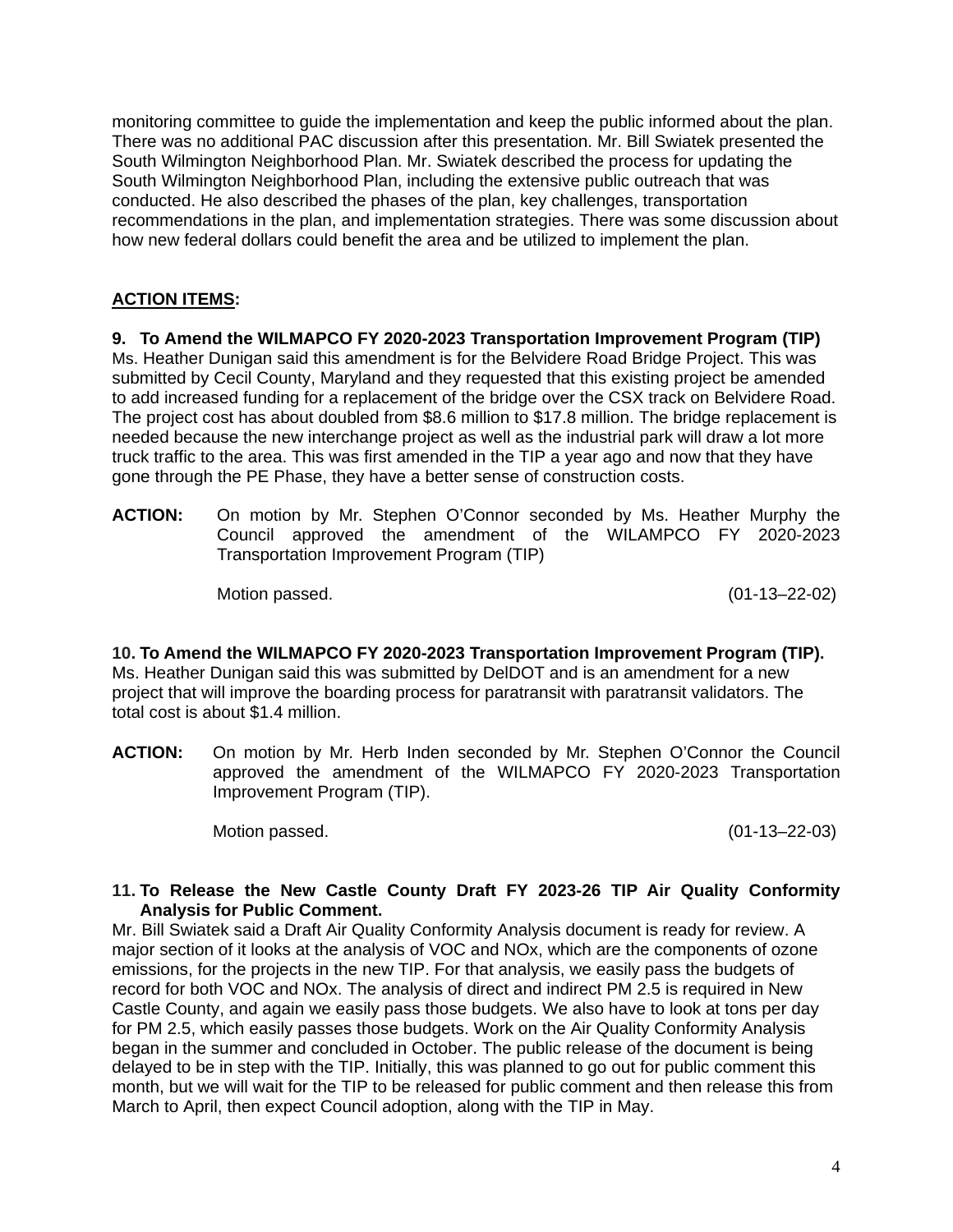**ACTION:** On motion by Mr. Herb Inden seconded by Ms. Pamela Steinebach the Council approved the release of the New Castle County Draft FY 2023-26 TIP Air Quality Conformity Analysis for Public Comment.

Motion passed with Mr. Michael Kline abstaining. (01-13–22-04)

### **12. To Endorse the Draft Churchman's Crossing Plan Update.**

Mr. Dan Blevins said we seek endorsement of the Churchman's Crossing Plan Update. Project updates were presented to Council in November 2020, January 2021, and July 2021. In summary, this plan started as an update to the 1997 plan, complete and being consistent with the new PEL requirements. The plan establishes new or reaffirms the old recommendations from that plan for land use and transportation within the study area. There were four public meetings held. The PAC did not take any action on this at their December meeting, though it was presented, as it was in December 2020 and August 2021.The TAC recommended it for endorsement at their December 16<sup>th</sup> meeting.

Mr. Antoni Sekowski said he wanted to extend New Castle County's thanks to everyone for participation in this study update. They look forward to continued coordination as the county and, hopefully, the Council takes the next steps toward the ultimate goal of creating a Transportation Improvement District in that area.

**ACTION:** On motion by Mr. Stephen O'Connor seconded by Mr. Antoni Sekowski the Council endorsed the Draft Churchman's Crossing Plan Update.

Motion passed with Mr. Michael Kline abstaining. (01-13–22-05)

### **PRESENTATION/DISCUSSION ITEMS:**

### **13. Draft FY 2023-2026 Transportation Improvement Program (TIP)**

Ms. Heather Dunigan said at this meeting the Council would normally be presented a draft of the 2023 to 2026 TIP to release for public comment, but the schedule is being pushed back a cycle. Last year, as part of the TIP development, prioritization was submitted to DelDOT and that was approved by Council in May. WILMAPCO had a joint public meeting with DelDOT in September. DelDOT took the information from our prioritization as well as public feedback and developed a draft CTP and TIP. They shared that information with us in December. However, in November, the Infrastructure Investment and Jobs Act was approved, which will provide much more transportation funding. It was decided to give the State DOTs time to incorporate that funding into their programs before releasing a draft TIP, to avoid releasing the draft knowing additional money will be added and then having to do major amendments. So again, instead of releasing a draft for comment this month and then adopting it in March, staff are proposing the TIP be released for a public comment period from March 18<sup>th</sup> to April 29<sup>th</sup>. Hopefully, a public workshop, most likely in a virtual forum, will be held during this time period. The date for that needs to be determined. Then the TIP, with any comments that were received, would be brought to Council in May for adoption.

From the initial draft provided by DelDOT, there are three new projects proposed including the Edgemoor Road Bicycle and Pedestrian Improvements between Governor Printz and Hay Road, the Port Area Truck Parking Facility, and the Shared Use Path from South Church Street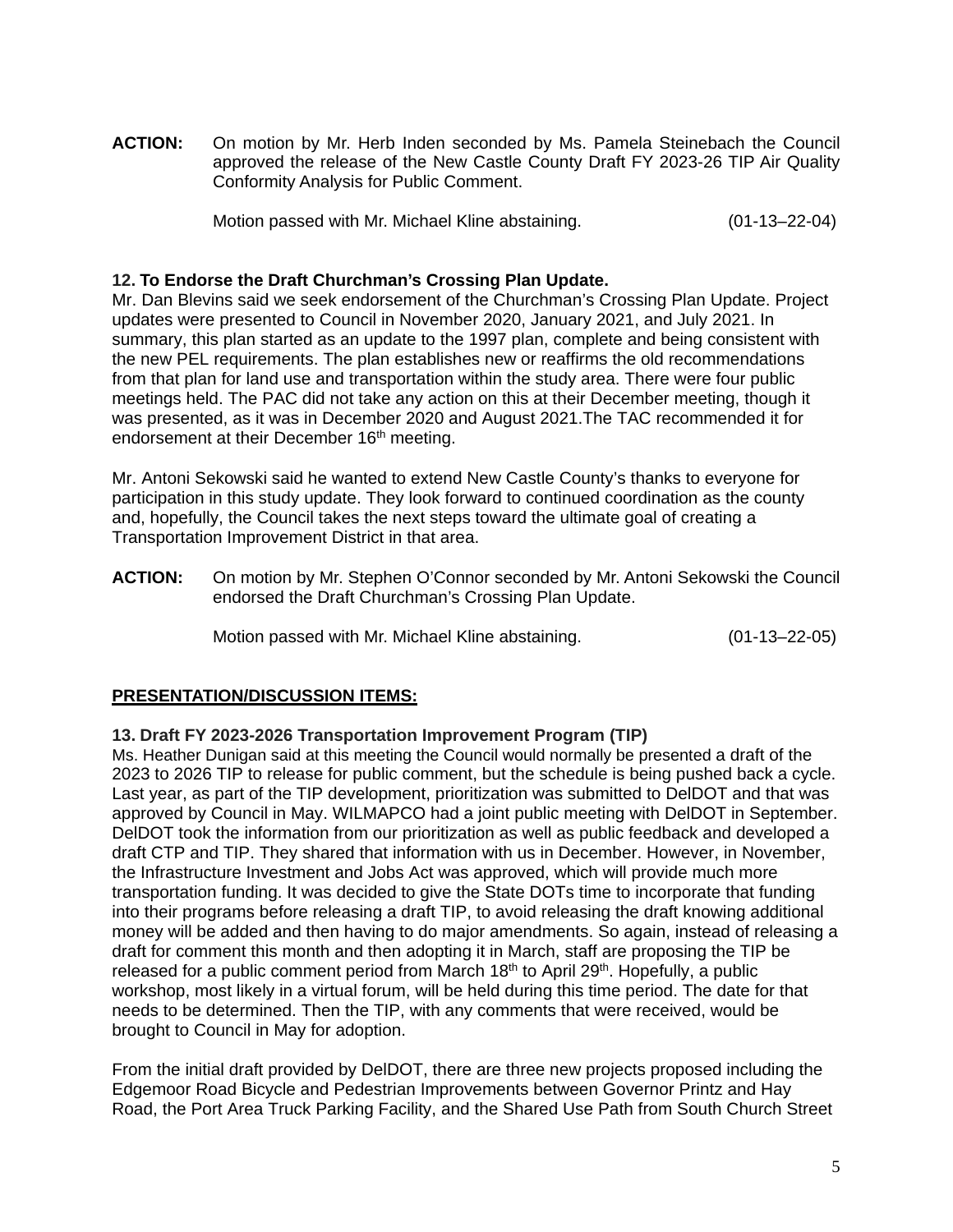to South Walnut Street in Wilmington. The draft presented in December shows 13% less funding than there is in the TIP that was amended in September 2020. There is more money coming because of the Infrastructure and Jobs Act, and a new draft should be available at the end of February. Staff are in the process of working with DelDOT and MDOT to get new funding information. It is not expected that there will be many new projects, but rather new funds will probably expedite existing projects.

The Infrastructure and Jobs Act includes \$1.2 trillion in spending nationwide, which is \$550 billion above what was in the program. Fifty-two percent of that is for transportation, the remaining is for assorted environmental and infrastructure including broadband, power grid, and water. This will allow projects to be done more quickly, and as the states apply for the grant programs that are part of it, hopefully, there will be new projects. Transportation includes the existing \$293 billion baseline as well as \$274 billion in new funding. Much of that will go to roads and bridges. There is a large increase in funding for rail and transit. New programs include more funding for electric vehicle charging, funds to improve safe routes to communities, projects to reduce fatalities and crashes for vulnerable populations, and funding for projects like the I-95 Cap Project. Both Delaware and Maryland will have a 21% increase in the total FHWA apportion funds for FY 2022 verses 2021. States are still waiting for the FTA Apportionment Tables, which are expected at the end of this month. There are a number of increases in the various transit programs. The schedule is expected to have a draft released for public comment in March, a workshop in April, brought to PAC and TAC for endorsement in April, and brought to Council for adoption in May.

Ms. Lanie Thornton said that Ms. Dunigan did a great job providing a synopsis of where we are and all the additional levels of funding. Ms. Thornton offered to answer any questions.

Ms. Heather Murphy said MDOT is waiting for the feds and the appropriations bill to make sure that the formula funding comes through. It would be unusual for some of the discretionary stuff come out first, but we will see.

Ms. Dunigan said she knows both states are working as quickly as they can to update their funding. So, we are hoping to keep to the schedule. Everything is in flux so we may have a draft in March and then, as things become clearer in some of the years beyond FY 2022 we will probably see amendments. More funding to get things done quicker is good news, and we are very optimistic about this.

### **14. 2022 Regional Progress Report**

Mr. Bill Swiatek said this presentation is about the Regional Progress Report, which WILMAPCO continues to work on. A draft of the report is ready for review. The Regional Progress Report is the performance measurement document used at WILMAPCO to track the progress of the Regional Transportation Plan. It helps to prepare an update for the plan, because it goes action by action through qualitative and quantitative indicators to show which ones have made good progress, which ones have made partial progress, and so forth.

Some core trends influence many of the indicators in the report including growth and spending within our Transportation Investment Areas as identified in the RTP. The Center and Core areas, which generally run along the I-95 corridor throughout the region, are places where the most intensive transportation investments are focused. Rural areas are places where preservation projects are preferred rather than major transportation investments, which lead to continued suburban sprawl. In looking at New Castle County household growth experienced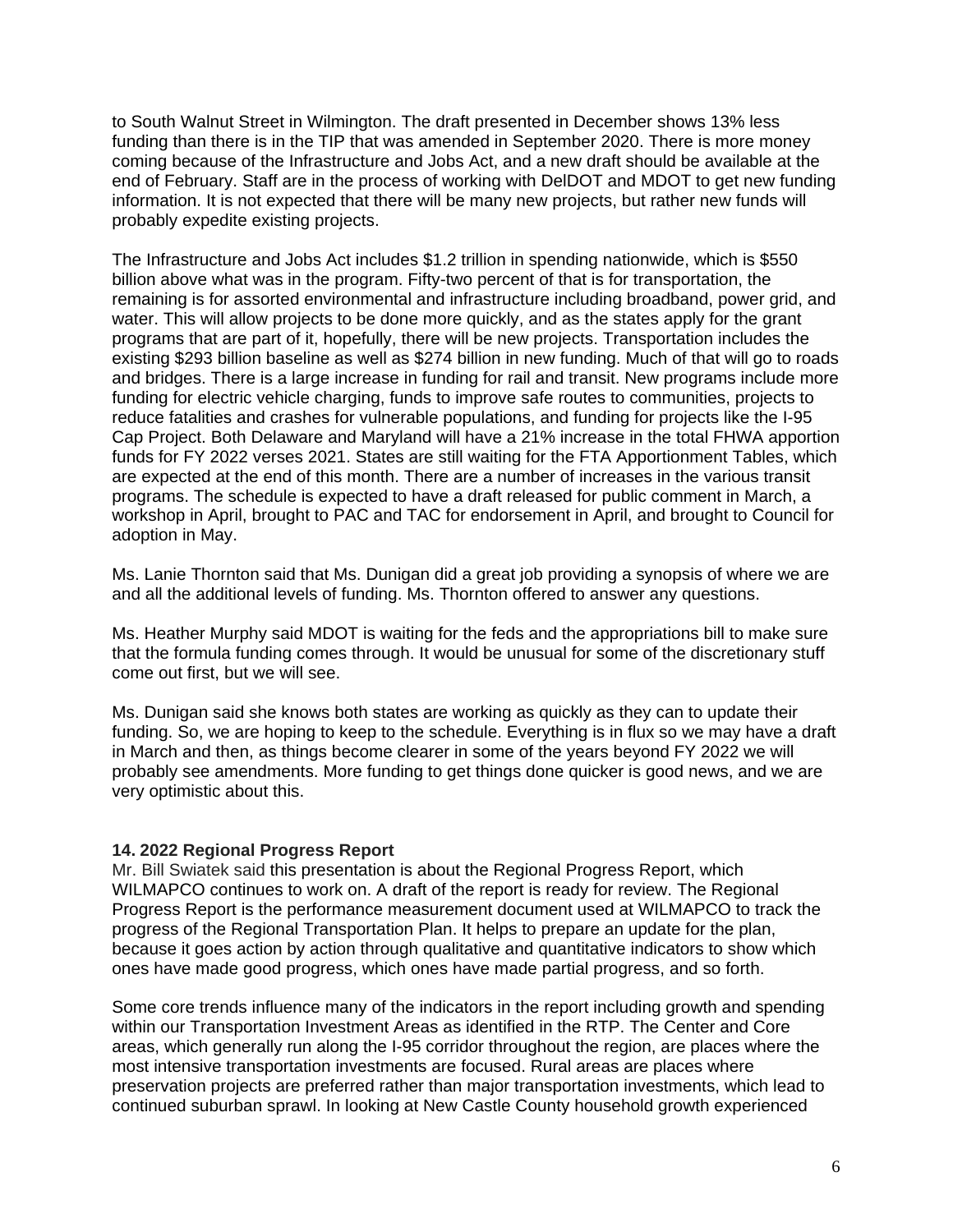over the past two decades, there is the remarkable growth in New Castle County within the Developing TIA, which is the area North of Middletown and also rural areas, growing by 26%, adding about 3,000 new households. In Cecil County much of the growth has been centered within the Core, with 41% of the growth between 2000 and 2020, which amounts to about 3,800 new households. Projections of growth between now and 2050 are available. In New Castle County the trend shows the highest rate of growth being in Rural and Developing areas continues, projecting a 31% increase in households within rural areas in New Castle County, and Developing is going to grow about 70%. Cecil County is more balanced with a 40% increase within Core and 42% within Communities. This relates to transportation when it is connected to the spending in our TIPs between 2004 and 2020 and compared to the share of projected households within the different TIAs. The growth within the Developing and Rural areas outpaced what is expected in terms of households within those places in 2050 so Developing received 17% and Rural 19% of the spend between 2004 and 2020 TIP. Meanwhile, Core areas got about 40% of the spend but are expected to make up just over half of the households within the region by 2050.

Another key core trend is how people are travelling to work, whether driving, taking the bus, or other modes. In the last forty years the increase of people driving alone to work makes up about 80% of commutes. These are pre-pandemic numbers, so it will be interesting to see the postpandemic census data. Of course, there will probably be an increase in those who work from home, but it will be interesting to see if the other modes have changed as well. Another core trend is vehicle miles traveled. The VMT by households is a per capita measure. Cecil County and New Castle County can be compared with the U.S. average, and both counties outpaced the U.S. average in terms of VMT. There have been declines at different times with VMT, but the last couple of years pre-pandemic saw an increase. Delaware just released its climate action plan, which is calling for a 10% reduction in VMT between now and 2030.

In the progress report, each of the actions in the RTP is assigned a red light to indicate poor progress, yellow light to indicate partial or mixed progress, or green indicating good progress. In the 2018 iteration, there was good progress on 50% of the actions and the draft results for 2022 show 60% of the actions have green lights. So, we are doing a better job of implementing the RTP now than in the last Progress Report. For example, one action is to create and support the implementation of sub-regional plans in the region. One of the strengths of our MPO is that we put together a lot of sub-regional plans, like the Churchman's Crossing Plan and the plans are being implemented. Using a rating system from P0, which is no implementation, to P5 which is the plan has been implemented, the majority of WILMAPCO plans since 1996 are P1-P4, which means at least some of the recommendations in the sub-regional plans were completed. Only 14% of the plans that WILMAPCO had since 1996 have seen no implementation.

One of the other core measures is funding transportation choices, which looks at TIP trends since 1997 to see the mix of projects in the TIP. Over the past decade there has been a decline in roadway-only projects. Projects are becoming much more multimodal and consider different users in the project itself.

Another measure looks at ensuring access to public transportation. This measure calculates the population living near bus stops in both counties over the past two decades. In New Castle County, the percentage of people who live near bus stops declined from 55% to 45%. In Cecil County there was a slight increase in people living near bus stops between 2000 and 2020 from 3% to 8%. This is how land use is related to transportation. We want to see an increase in this number and not decrease.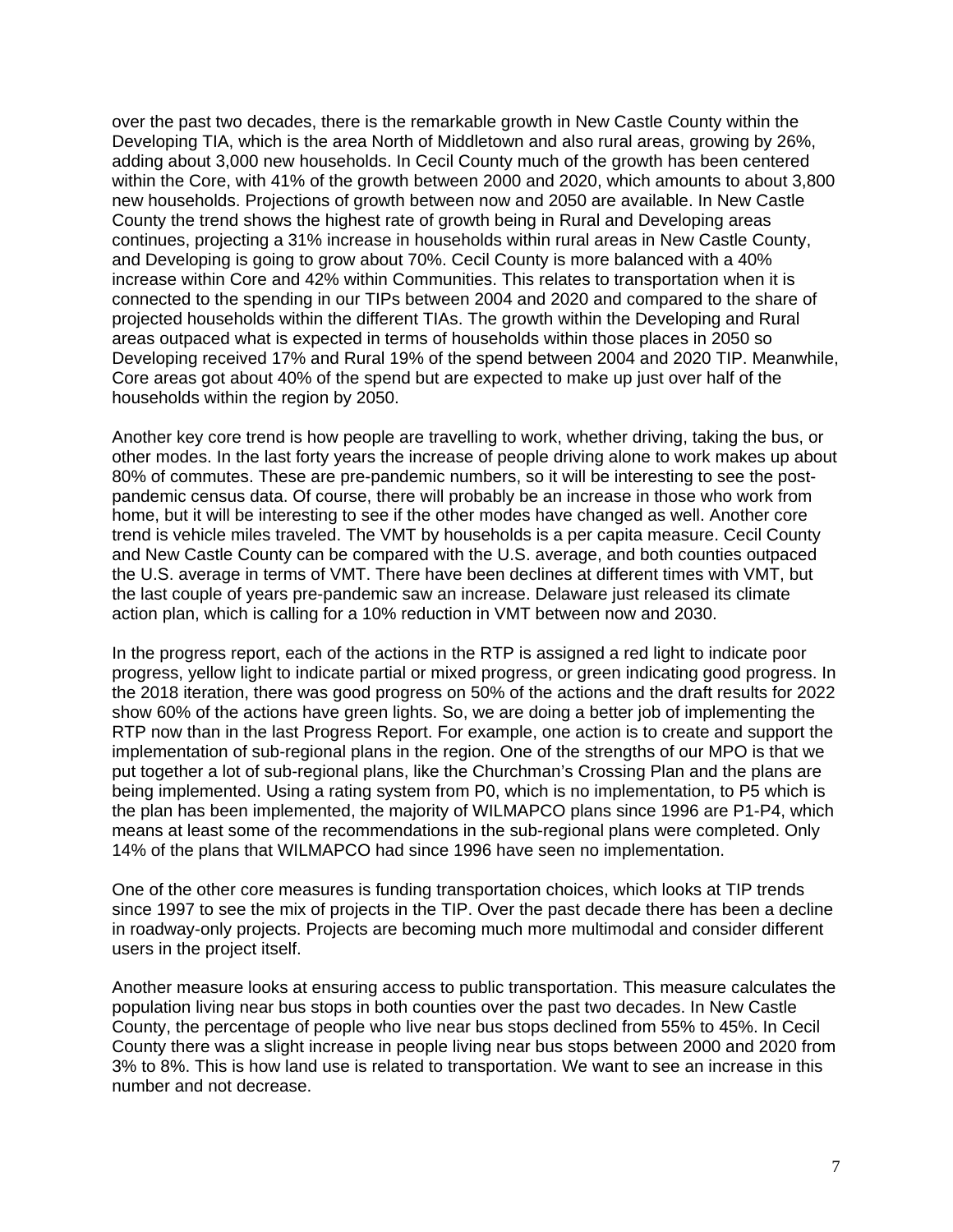Another action is improving safety for people walking, which is tied to a national performance measure requiring us to show the total non-motorized injuries and fatalities. It is a statewide measure that both states and MPOs adopt if they agree with it, which we do. The 2020 target for numbers of fatalities and injuries from non-motorized is going to be difficult for both states to meet, given the recent increases in numbers in Maryland and slight decreases in Delaware with total non-motorized injuries and fatalities. Another action item is the completion of a low-stress non-motorized transportation network, which shows the completed and funded segments of the East Coast Greenway in New Castle County. In 2011, 68% of the network was completed. There is good progress with 86% completed today. Cecil County has not seen as much progress with the East Coast Greenway, with 8% of the of the system completed or funded. Another action item is related to median trail count. This is a new measure in New Castle County because of the availability of walking data on the trails now. We looked at the median trail count in New Castle County in May. There was a slight increase between 2017 and 2019 from just over one thousand users. The count really spiked extremely high during the coronavirus lockdown in May 2020. That number has come down but is about double what we saw pre-pandemic indicating that people are using those trails for recreation and transportation. Another action item related to this measure looks at walking and biking commutes. Particularly, we looked at the mode of choice to work. The walk commutes have declined over the past several decades in the region. New Castle County has seen a slight increase between the beginning part of the last decade and the end from 2.3% to 2.4%. Cecil County has seen a decrease from 2% to 1%. Biking commutes also show a slight increase in New Castle County over the past decade and a slight decrease in Cecil County.

The next steps are to review the draft document, which is available. Council members are asked to let staff know if they would like to have anything updated or have other sources of data. Staff are looking for Council action on this document in March. TAC will see a presentation of it next week, and then review and approve of the document after that.

Mr. Swiatek posted in the chat: Draft Regional Progress Report – https://wilmapco.sharefile.com/share/view/s19dff10d2cf44d6eb18d0fe7683aea36

# **15. Middletown Walkable Community Workshop**

Mr. Jake Thompson said walkable community workshops are an opportunity for citizens to become planners as they are experts in their community and can come up with the best possible ideas for improvement. These workshops consist of three parts. They begin with a presentation going over topics like sidewalk design, crosswalks, traffic calming, and other tools to improve walkability. That gets ideas going for the walking audit, where participants survey the area and try to identify issues and opportunities to improve walking. Then, participants return to the meeting location for a mapping exercise where the group shares their ideas for improving walkability and those ideas go into the report.

The Middletown Walkable Community Workshop took place on September 29<sup>th</sup> at the town hall. There were thirteen people in attendance, including residents, town officials, and WILMAPCO staff. The walking audit started at the town hall and proceeded in a loop around downtown Middletown on Broad Street, Lake Street, Cox Street, and Main Street. During the mapping exercise the group split into two smaller groups and shared their ideas on maps. Those maps were then formalized into a map of recommendations for the report covering all the ideas that group proposed, which include a mixed-use walking and biking path network, improving sidewalks and crossings, creating new open spaces, and making several improvements to Main Street. The proposed walking and biking path network suggested by the group includes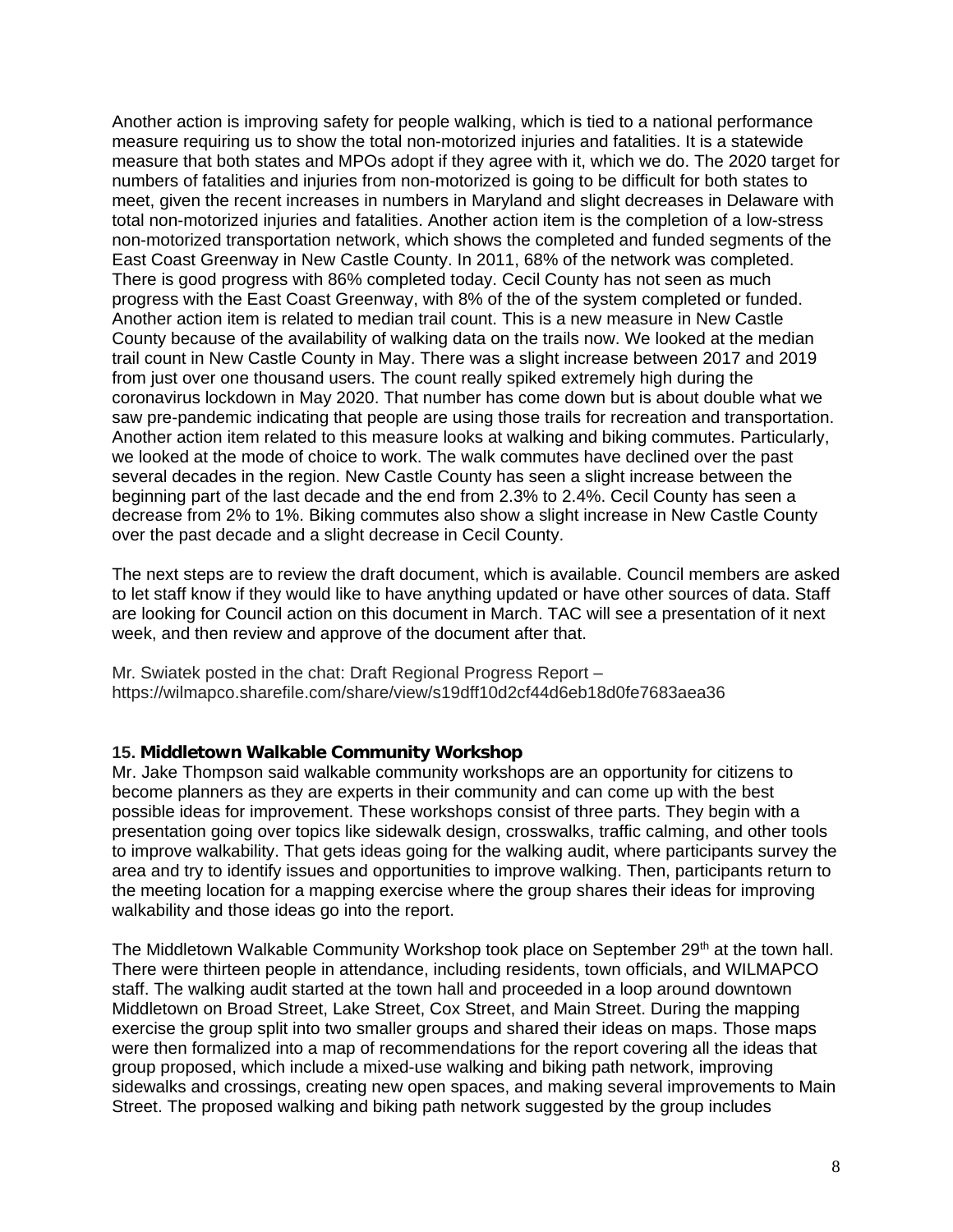connections between several destinations in town, as well as provides a potential connection to Townsend just a few miles to the south. These paths would enhance the safety, convenience, and accessibility for people walking and biking.

In particular, the group took a closer look at Lake Street. This street is wide and underutilized, and its sidewalks are narrow, incomplete, and in disrepair. The group recommended a road diet on Lake Street, which could include things like sidewalk upgrades and a mixed-use path. The town has a planned extension to Lake Street, which should incorporate these improvements as well. Next, we turned down Cox Street. This is a narrow street that lacks sidewalks and functions like an alley. Due to low traffic speed and volumes, it is generally comfortable and safe to walk in the street. The group recommended making improvements to turn this into a shared street which would then function as part of the proposed mixed-use path network. This could include features like textured pavement, benches, and planters to make a more inviting walking atmosphere. The group also recommended creating new public open space on the east side of Cox Street. This would require property acquisition. Alternatively, the town could work within the existing right-of-way to make these improvements. The group also recommended several sidewalk improvements on Lake Street, Catherine Street, and Broad Street. In particular there is one section on Broad Street that has been uplifted by tree roots, and repairs should always be done without displacing trees. At a minimum, sidewalks should be continuous, free of obstructions, and meet ADA standards, but they can be further enhanced by things like greenery and benches.

The group also recommended several crossing improvements, including adding crosswalks on Main Street at Cox Street, the railroad crossing, and Haveg Road and Peterson Road, as well as at Broad Street and Shallcross Place; and implementing raised crosswalks in the center of town at Broad and Main Streets, one block south of that at Broad and Green, and on Main Street at the Everett Theatre, which would be a mid-block, raised crosswalk. These would help fill in long gaps between crossings on Main Street, make more safe places to cross the street, and further help to calm traffic.

The group also recommended creating a new public park. This would be located at the vacant lot at the corner of Main and Catherine Streets. This is located at the east end of the Main Street business district and is directly across the street from the future site of the Southern New Castle County Library, which is currently under construction. This lot is currently owned by Bayhealth Medical Center, whose building is located next door, so it would require property acquisition or coordination with Bayhealth to develop the park there. This could include features that would be mutually beneficial to patrons of Main Street businesses, the library, and the medical center, such as benches, tables, a plaza, and paths connecting through the park. The group also recommended several improvements to Main Street, including things like adding flowerpots and lane markings, standardizing signage for downtown businesses, improving lighting in alleys, improving facades, and supporting redevelopment. This could bring a lot of benefits to the corridor including improving the comfort and safety of walking, helping to calm traffic, enhancing the sense of place, and helping to support local businesses.

The next step section of the report gets into how to bring these ideas into reality. First, the town should ensure that the planned extension to Lake Street as well as improvements to Cox Street incorporate the recommendations in this report. The town should also seek acquisition of the lot at Main and Catherine Streets or coordinate with Bayhealth to develop a park there. The report ends with information on funding and implementation resources. This report will soon be available on our website, wilmapco.org/walkable.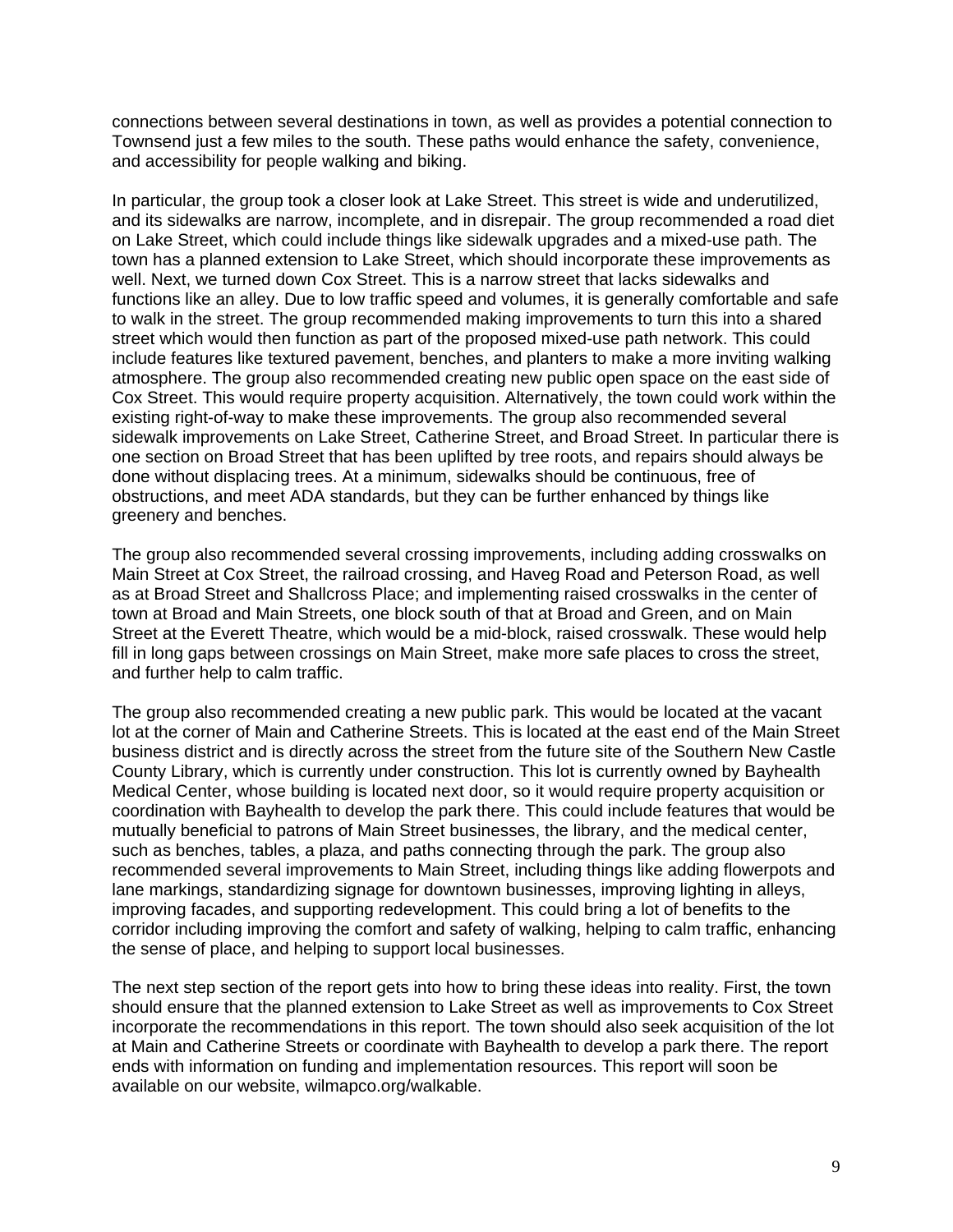# **16. Union Street Reconfiguration Streetscape Improvement Study**

Mr. Dave Gula said outreach for this study has been targeted to neighborhood groups, community advocates, and property and business owners along the corridor. City and state elected officials have been included and they provided good feedback. Wilmington Initiatives is being used for project team meetings. The focus for outreach has been with the community groups and businesses along the corridor, because they will be most affected by what is proposed. At the last workshop on October 27<sup>th</sup>, information received through surveys was presented and participants were asked questions about their relationship to Union Street, including what they do when they go there, how close they are, if they can walk there, and how they get there. Sixty-one people participated through the workshop and survey.

Different segments of this roadway look and feel different. Many people like the outdoor dining that became a practice in response to COVID and it has thrived even when COVID restrictions were relaxed in the summer. When asked about what is already there, angled parking comes up as most hated by some people, while others really like it. The bike lane is dangerous because it is not separated from traffic and the speeds on the roadway are high. People say the intersection at Pennsylvania Avenue is dangerous and confusing. This intersection has a new configuration with a new signal that helps with pedestrian movements, so hopefully the way that segment is labeled will be changing. Better crossings are needed throughout the corridor. Reducing speed is important and is brought up by the public frequently. Hopefully, the project will foster a Main Street feel and areas where people are not comfortable walking or biking will improve. There were many comments about driving, walking, biking, riding the bus, and parking along Union Street. The top three improvements people want to see are support for businesses and growth, improvement in the appearance of the street, and easier and safer walking. People also want to see tree cover, green spaces, and an improved public transit experience.

The Purpose and Needs Statement was drafted and presented to the advisory committee and then to the public. The purpose is to transform Union Street into a Main Street corridor that supports the multimodal mobility and connectivity needs of the local business community and the residents of the surrounding area. The needs are transportation and streetscape improvements along Union Street between Pennsylvania Avenue and Sycamore Street to better function as a Main Street corridor, balancing moving cars and functioning as a place for residents and neighbors to shop dine, work, recreate, socialize, and play, and also to improve the multimodal mobility and connectivity. When asked in both the workshop and on the survey that followed, people agreed with the purpose and need but want to make sure that pedestrian and biking safety is emphasized over car movements.

Based on the purpose and need, measures of effectiveness were created to evaluate the alternatives. Everything points back to better functioning as a Main Street and not just a way for cars to get out of the city as fast as possible. There were a set of alternatives that did not move the curb lines. Those alternatives did not meet any of the goals that are in the criteria for measures of effectiveness, and those were dropped from consideration. Seven alternatives moved the curb to some level, meaning the road surface was narrowed from what is there now. Of these alternatives, people prefer alternatives A and B. The other alternatives do not meet the needs related to pedestrians, street beautification, and allowing pedestrians and bikes to move around the corridor comfortably. Alternative A narrows the pavement. Within the forty-six feet of pavement would be a raised bike lane on the east side of the road, but it is buffered from both pedestrians and parked cars. Parking will continue to be on the street, but it will be parallel parking. Alternative A shows the utilities undergrounded. This was not something the public was looking for at the beginning of the process, but it came up as we were working with the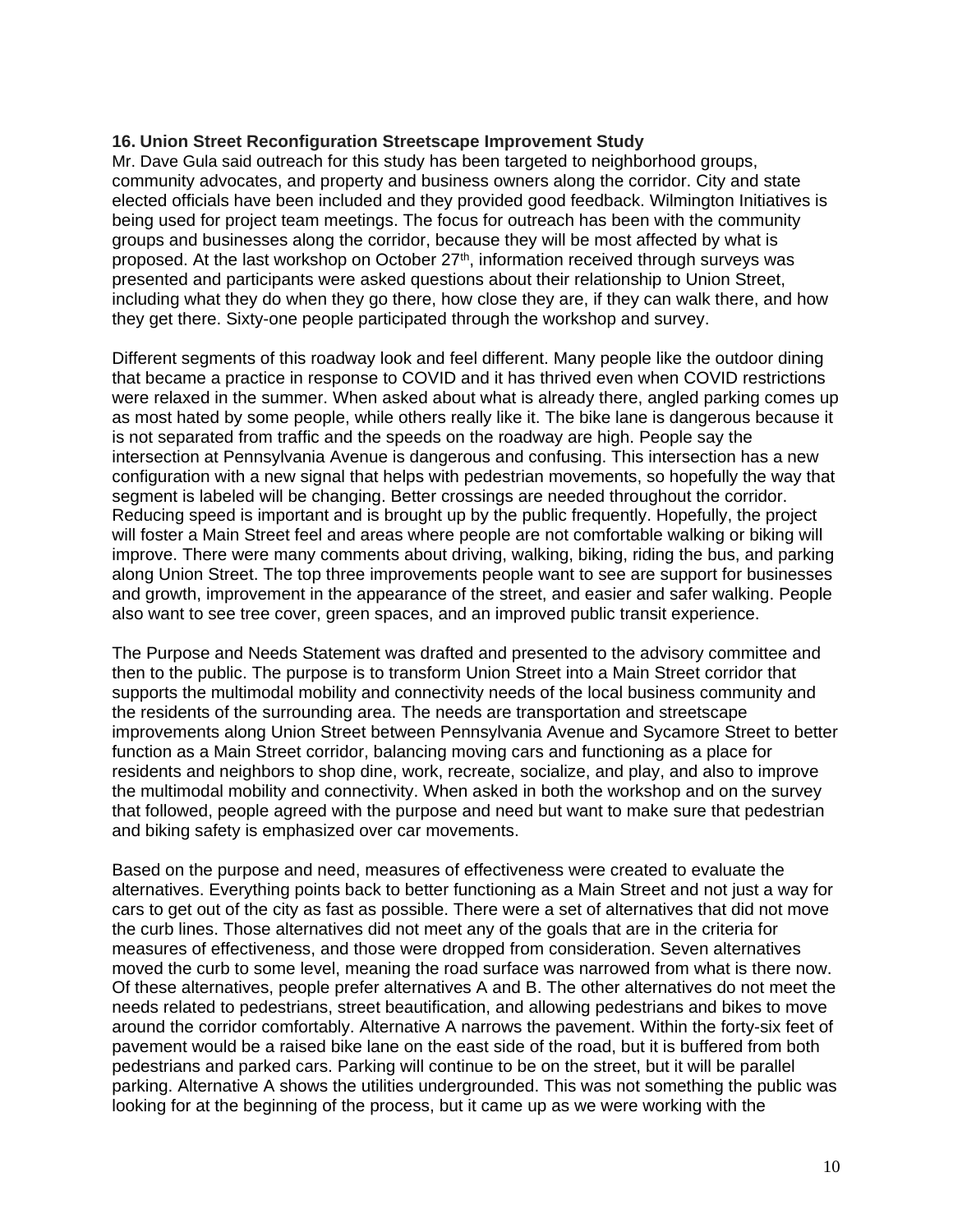consultant teams. Though 70% of the people like alternative A, the challenge is that it is going to be much more expensive than any of the other alternatives. Some comments from the public specifically called for underground utilities, but utility undergrounding is not going to be included as part of a transportation project. Transportation funds in Delaware are not used to underground utilities. It could be as much as a million dollars per pole line, per block. With pole lines on both sides of the block, that around two million dollars per block for sixteen blocks. That really raises the cost of the project and also is very time consuming. Some people did say to do it all at once and get it right, but what really came through for both of these alternatives was the space for pedestrians and outdoor dining on the street, which has become popular with the public. Some of those outdoor dining spaces are currently in the parking lane, which is concerning because the speeds on the roadway are still very high. Narrowing the lanes hopefully will calm traffic through this area.

Alternative B is different in that the utility pole lines remain, and the bike lane is moved to the west side of the street. The team will be working with the bus stops to make sure there is no conflict between bicycle riders and transit users. The only things that people disliked for this alternative was that they wanted two-way bike lanes and they wanted to bury the utilities. Again, we talked about the cost of that. In terms of a two-way bike lane, bikes are not the most important piece of this for the people who answered the survey and came to the workshops. They are the secondary piece. The pedestrian space, the outdoor dining space, and safer crosswalks are the things that are the most important to residents. Also, one block to the west, Bancroft Parkway is a calmer street where people can bike in both directions. A bike lane is needed on Union Street, and it does meet the city's bike plan, but we do not think two-way bike traffic is needed on this roadway.

These are the two top alternatives, and it needs to be determined if both or just one of these will move forward for more analysis. The team will assess the feasibility of a preferred concept or concepts and prepare the final report. There will be a meeting with the advisory committee once the preferred concepts have gone through the analysis. A final public meeting will also occur before the final report is submitted. When asked what else the team should know, people mentioned the challenge of existing parking. We are not sure we can solve the need for parking especially during events. There are a few lots along there that could be consolidated. This is something that city has to look at. Another consideration is that the parking is not metered or timed, so people can park there all day, which is fine in the residential area of the street, but we want turnover on the commercial areas of the street. Improving the pedestrian experience is the key for the street and for the success of this study.

### **INFORMATION ITEMS:**

# **17. DelDOT's Administrative Modification Request Letters**

Mr. Robert Hicks asked about the Newark Rail Station. Obviously, it is built on the one side and the times Mr. Hicks has been over there, he has not seen it actually open and used yet. He asked if there is a plan for when they are going to open or if we are just waiting for the pandemic to end. Mr. Hicks said that he understood the original plan was to have a walkway across the tracks to the southbound side and he wondered if that was still in the plan and if so, what the timing might be. Mr. John Sisson replied that the station is open. The building is typically only open during the time SEPTA trains are serving the building, so it is open and being used. The next phase of the project calls for the movement of some freight tracks and some other tracks and the creation of a high-level platform between two tracks and a pedestrian bridge to connect it. It does not connect all the way over to the historic station, but it is supposed to connect to a